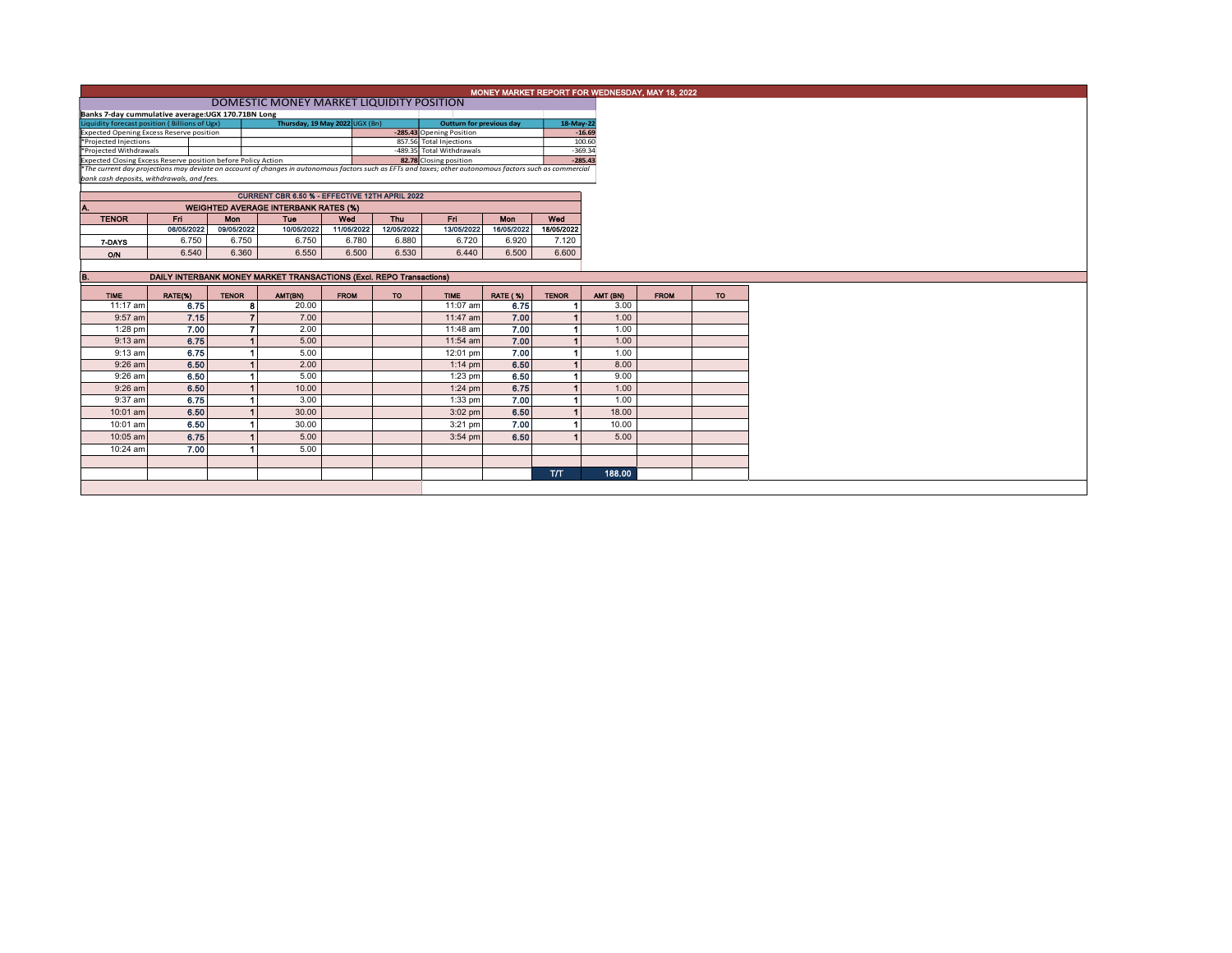| IC.                                                                                  |                                        |                        | <b>CBR AND THE 7- DAY WAR INTERBANK RATES</b>                                                 |                  |                                |                                          |                  |                                        |                                                                    |                |                |                 |                |                      |            |            |
|--------------------------------------------------------------------------------------|----------------------------------------|------------------------|-----------------------------------------------------------------------------------------------|------------------|--------------------------------|------------------------------------------|------------------|----------------------------------------|--------------------------------------------------------------------|----------------|----------------|-----------------|----------------|----------------------|------------|------------|
| 9.500<br>9.000                                                                       |                                        |                        |                                                                                               |                  |                                |                                          |                  |                                        |                                                                    |                |                |                 |                |                      |            |            |
| 8.500<br>8.000                                                                       |                                        |                        |                                                                                               |                  |                                |                                          |                  |                                        |                                                                    |                |                |                 |                |                      |            |            |
| 7.500                                                                                |                                        |                        |                                                                                               |                  |                                |                                          |                  |                                        |                                                                    |                |                |                 |                |                      |            |            |
| 7.000                                                                                |                                        |                        | <u> ETARRARAREN ERARGIA ETA</u>                                                               |                  |                                |                                          |                  |                                        |                                                                    |                |                |                 |                |                      |            |            |
| 6.500                                                                                |                                        |                        |                                                                                               |                  |                                |                                          |                  |                                        |                                                                    |                |                |                 |                |                      |            |            |
| 6.000                                                                                |                                        |                        |                                                                                               |                  |                                |                                          |                  |                                        |                                                                    |                |                |                 |                |                      |            |            |
| 5.500<br>5.000                                                                       |                                        |                        |                                                                                               |                  |                                |                                          |                  |                                        |                                                                    |                |                |                 |                |                      |            |            |
| 4.500                                                                                |                                        |                        |                                                                                               |                  |                                |                                          |                  |                                        |                                                                    |                |                |                 |                |                      |            |            |
| 4.000                                                                                |                                        |                        |                                                                                               |                  |                                |                                          |                  |                                        |                                                                    |                |                |                 |                |                      |            |            |
| 25/04/2022                                                                           | 26/04/2022                             | 27/04/2022             | 28/04/2022                                                                                    | 29/04/2022       | 03/05/2022                     | 04/05/2022                               | 05/05/2022       | 06/05/2022                             | 09/05/2022                                                         | 10/05/2022     | 11/05/2022     | 12/05/2022      | 13/05/2022     | 16/05/2022           | 17/05/2022 | 18/05/2022 |
|                                                                                      |                                        |                        |                                                                                               |                  |                                |                                          |                  |                                        |                                                                    |                |                |                 |                |                      |            |            |
|                                                                                      |                                        |                        |                                                                                               |                  |                                |                                          |                  |                                        | • Overnight WAR = 7-day WAR - CBR rate - Upper bound - Lower bound |                |                |                 |                |                      |            |            |
| ID.                                                                                  |                                        |                        | MONETARY POLICY OPERATIONS MATURITIES PROFILE: (26-MAY- 2022 TO 19-JANUARY- 2023)             |                  |                                |                                          |                  |                                        |                                                                    |                |                |                 |                |                      |            |            |
| <b>DATE</b>                                                                          | <b>THUR</b>                            | <b>THUR</b>            | <b>THUR</b>                                                                                   | <b>THUR</b>      | <b>THUR</b>                    | <b>THUR</b>                              | <b>THUR</b>      | <b>THUR</b>                            | <b>THUR</b>                                                        | <b>THUR</b>    | <b>THUR</b>    | <b>THUR</b>     | <b>THUR</b>    | <b>TOTAL</b>         |            |            |
|                                                                                      | 19-May-22                              | 26-May-22              | 02-Jun-22                                                                                     | 09-Jun-22        | 23-Jun-22                      | 30-Jun-22                                | 07-Jul-22        | 28-Jul-22                              | 04-Aug-22                                                          | 18-Aug-22      | 10-Nov-22      | 08-Dec-22       | 19-Jan-23      |                      |            |            |
| <b>REPO</b>                                                                          | 569.69                                 |                        |                                                                                               | $\sim$           | $\sim$                         | $\sim$                                   | $\sim$           | $\sim$                                 | $\sim$                                                             |                | $\sim$         | $\sim$          | $\sim$         | 569.69               |            |            |
| <b>REV REPO</b>                                                                      | $\sim$                                 | $\sim$<br>70.60        | $\sim$                                                                                        | $\sim$           | $\sim$                         | $\sim$<br>26.03                          | $\sim$           | $\sim$                                 | $\sim$                                                             | $\sim$         | $\sim$         | $\sim$<br>22.13 | $\sim$         | п.                   |            |            |
| <b>BOU BILL/DEPO A</b><br><b>TOTALS</b>                                              | $\sim$<br>569.69                       | 70.60                  | 304.20<br>304.20                                                                              | 497.37<br>497.37 | 69.70<br>69.70                 | 26.03                                    | 73.14<br>73.14   | 41.06<br>41.06                         | 33.00<br>33.00                                                     | 26.60<br>26.60 | 15.00<br>15.00 | 22.13           | 12.57<br>12.57 | 1,191.40<br>1,761.10 |            |            |
|                                                                                      |                                        |                        | Total O/S Deposit Auction & BOU Bill balances held by BOU up to 19 JANUARY 2023: UGX 1,191 BN |                  |                                |                                          |                  |                                        |                                                                    |                |                |                 |                |                      |            |            |
|                                                                                      |                                        |                        | Total O/S Repo, Reverse Repo, BOU Bill balances held by BOU: UGX 1,761 BN                     |                  |                                |                                          |                  |                                        |                                                                    |                |                |                 |                |                      |            |            |
|                                                                                      | (EI) STOCK OF TREASURY SECURITIES      |                        |                                                                                               |                  | EII)                           | <b>MONETARY POLICY MARKET OPERATIONS</b> |                  |                                        |                                                                    |                |                |                 |                |                      |            |            |
|                                                                                      | LAST TBIILS ISSUE DATE: 11-MAY-2022    |                        |                                                                                               |                  |                                |                                          |                  | (VERTICAL REPOS, REV-REPOS & BOU BILL) |                                                                    |                |                |                 |                |                      |            |            |
|                                                                                      | On-the-run O/S T-BILL STOCKs (Bns-UGX) |                        | 5,886.21                                                                                      | 19/05/2022       | OMO                            | <b>ISSUE DATE</b>                        | <b>AMOUNT</b>    | <b>WAR</b>                             | <b>RANGE</b>                                                       | <b>TENOR</b>   |                |                 |                |                      |            |            |
|                                                                                      | On-the-run O/S T-BONDSTOCKs(Bns-UGX)   |                        | 23,621.36                                                                                     | 19/05/2022 REPO  |                                | 19-Apr                                   | 182.00           | 6.500                                  |                                                                    |                |                |                 |                |                      |            |            |
| TOTAL TBILL & TBOND STOCK- UGX                                                       |                                        |                        | 29,507.58                                                                                     |                  | <b>REPO</b>                    | 22-Apr                                   | 195.00           | 6.500                                  |                                                                    | 6              |                |                 |                |                      |            |            |
| O/S-Outstanding                                                                      |                                        |                        |                                                                                               |                  | <b>REPO</b><br><b>REPO</b>     | 25-Apr                                   | 195.00<br>172.00 | 6.500<br>6.500                         |                                                                    | $\mathcal{D}$  |                |                 |                |                      |            |            |
| <b>MATURITY</b>                                                                      | <b>TOTAL STOCK</b><br>(BN UGX)         | YTM (%)<br>AT CUT OFF* | <b>CHANGE IN</b><br>YTM (+/-)                                                                 |                  | <b>REPO</b>                    | 26-Apr<br>27-Apr                         | 189.00           | 6.500                                  |                                                                    |                |                |                 |                |                      |            |            |
| 91                                                                                   | 106.61                                 | 6.601                  | 0.100                                                                                         |                  | <b>REPO</b>                    | 28-Apr                                   | 305.00           | 6.500                                  |                                                                    | $\overline{7}$ |                |                 |                |                      |            |            |
| 182                                                                                  | 368.96                                 | 8.489                  | 0.357                                                                                         |                  | <b>BOU BILL</b>                | 28-Apr                                   | 50.03            | 6.906                                  |                                                                    | 28             |                |                 |                |                      |            |            |
| 364                                                                                  | 5,410.64                               | 9.180                  | $-0.410$                                                                                      |                  | <b>BOU BILL</b>                | 28-Apr                                   | 68.95            | 7.103                                  |                                                                    | 56             |                |                 |                |                      |            |            |
| 2YR                                                                                  | 595.21                                 | 9.900                  | $-0.590$                                                                                      |                  | <b>REPO</b>                    | 04-May                                   | 126.00           | 6.500                                  |                                                                    |                |                |                 |                |                      |            |            |
| 3YR                                                                                  | $\sim$                                 | 12.090                 | $-1.010$                                                                                      |                  | <b>REPO</b>                    | 05-May                                   | 579.00           | 6,500                                  |                                                                    | $\overline{7}$ |                |                 |                |                      |            |            |
| 5YR                                                                                  | 1.119.91                               | 14,390                 | 1.390                                                                                         |                  | <b>BOU BILL</b>                | 05-May                                   | 292.63           | 6.998                                  |                                                                    | 28             |                |                 |                |                      |            |            |
| <b>10YR</b>                                                                          | 10,689.66                              | 13.750                 | 0.250                                                                                         |                  | <b>BOU BILL</b>                | 05-May                                   | 25.75            | 7.103                                  |                                                                    | 56             |                |                 |                |                      |            |            |
| <b>15YR</b>                                                                          | 9,181.69                               | 14.390                 | $-1.510$                                                                                      |                  | <b>BOU BILL</b>                | 05-May                                   | 40.38            | 7.348                                  |                                                                    | 84             |                |                 |                |                      |            |            |
| 20YR                                                                                 | 2,034.90                               | 15.900                 | 0.400                                                                                         |                  | <b>REPO</b>                    | 06-May                                   | 234.00           | 6.500                                  |                                                                    | 6              |                |                 |                |                      |            |            |
| Cut OFF is the lowest price/ highest yield that satisfies the auction awarded amount |                                        |                        |                                                                                               |                  | <b>REPO</b>                    | 09-May                                   | 354.00           | 6.500                                  |                                                                    |                |                |                 |                |                      |            |            |
|                                                                                      |                                        |                        |                                                                                               |                  | <b>REPO</b>                    | 10-May                                   | 280.00           | 6.500                                  |                                                                    |                |                |                 |                |                      |            |            |
|                                                                                      |                                        |                        |                                                                                               |                  | <b>REPO</b><br><b>BOU BILL</b> | 12-May<br>12-May                         | 494.00<br>280.32 | 6.500<br>6.998                         |                                                                    | 28             |                |                 |                |                      |            |            |
|                                                                                      |                                        |                        |                                                                                               |                  | <b>BOU BILL</b>                | 12-May                                   | 24.82            | 7.109                                  |                                                                    | 56             |                |                 |                |                      |            |            |
|                                                                                      |                                        |                        |                                                                                               |                  | <b>BOU BILL</b>                | 12-May                                   | 11.87            | 8,500                                  |                                                                    | 252            |                |                 |                |                      |            |            |
|                                                                                      |                                        |                        |                                                                                               |                  | <b>REPO</b>                    | 13-May                                   | 72.00            | 6.500                                  |                                                                    | 6              |                |                 |                |                      |            |            |
|                                                                                      |                                        |                        |                                                                                               |                  | <b>REPO</b>                    | 17-May                                   | 3.00             | 6.500                                  |                                                                    | $\mathcal{P}$  |                |                 |                |                      |            |            |
|                                                                                      |                                        |                        |                                                                                               |                  |                                |                                          |                  |                                        |                                                                    |                |                |                 |                |                      |            |            |

WAR-Weighted Average Rate